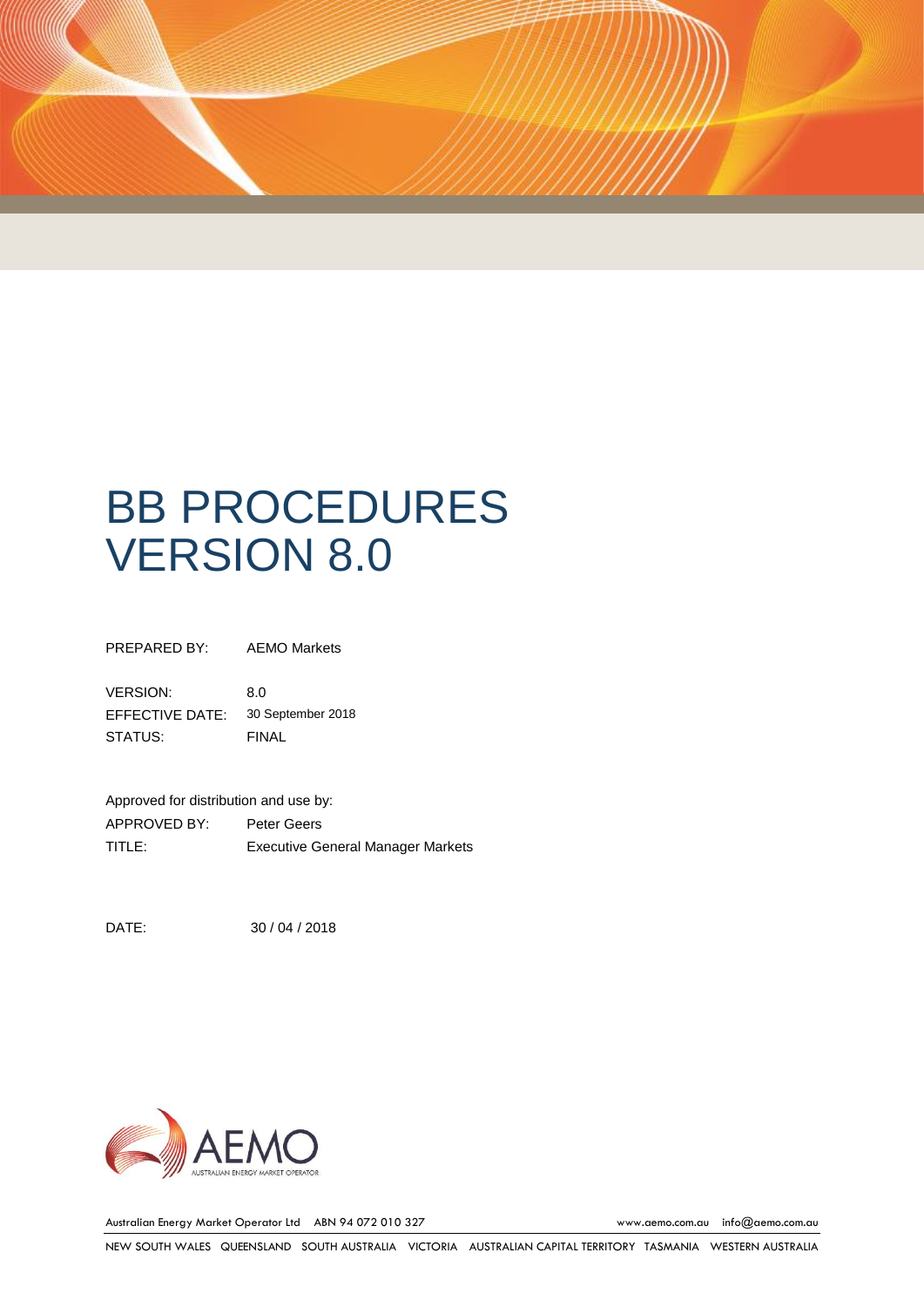

# **VERSION RELEASE HISTORY**

| <b>Version</b> | <b>Effective</b><br>Date | <b>Summary of Changes</b>                                                                                                                                                                                                                                                                                 |
|----------------|--------------------------|-----------------------------------------------------------------------------------------------------------------------------------------------------------------------------------------------------------------------------------------------------------------------------------------------------------|
| 1              | 29 Jun 08                | First issue                                                                                                                                                                                                                                                                                               |
| 1.1            | 16 Sep 11                | Description of Sydney (SYD) demand zone updated to include Albion Park                                                                                                                                                                                                                                    |
| 2.0            | 20 Oct 11                | Final version                                                                                                                                                                                                                                                                                             |
| 3.0            | 11 Dec 14                | Procedure updated to reflect Short and Medium Term Capacity Outlook requirements<br>in Chapter 18 of the NGR, changes to the BB Website as part of its re-development,<br>changes to capacity and gas availability notifications and to simplify the Emergency<br>Information pages in line with the NGR. |
| 4.0            | 14 July 15               | Addition of Curtis Island LNG Demand Zone                                                                                                                                                                                                                                                                 |
| 5.0            | 30 Sep 15                | Description of Sydney (SYD) demand zone updated to include EGP Wilton                                                                                                                                                                                                                                     |
| 6.0            | 1 Jun 16                 | Addition of Wallumbilla Demand Zone.<br>Description of South West Queensland Pipeline (SWQP) demand zone updated to<br>capture only demand on the SWQP west of Wallumbilla to Ballera and not flows out of<br>the SWQP compound located at Wallumbilla.                                                   |
| 7.0            | 6 Oct 16                 | Updated to reflect changes to Chapter 18 of the NGR by National Gas Amendment<br>(Enhanced Information for Gas Transmission Pipeline Capacity Trading) Rule 2015.                                                                                                                                         |
| 8.0            | 30 Sep 18                | Updated for the replacement of Chapter 18 of the NGR by National Gas Amendment<br>(Improvements to Natural Gas Bulletin Board) Rule 2017 No 3.                                                                                                                                                            |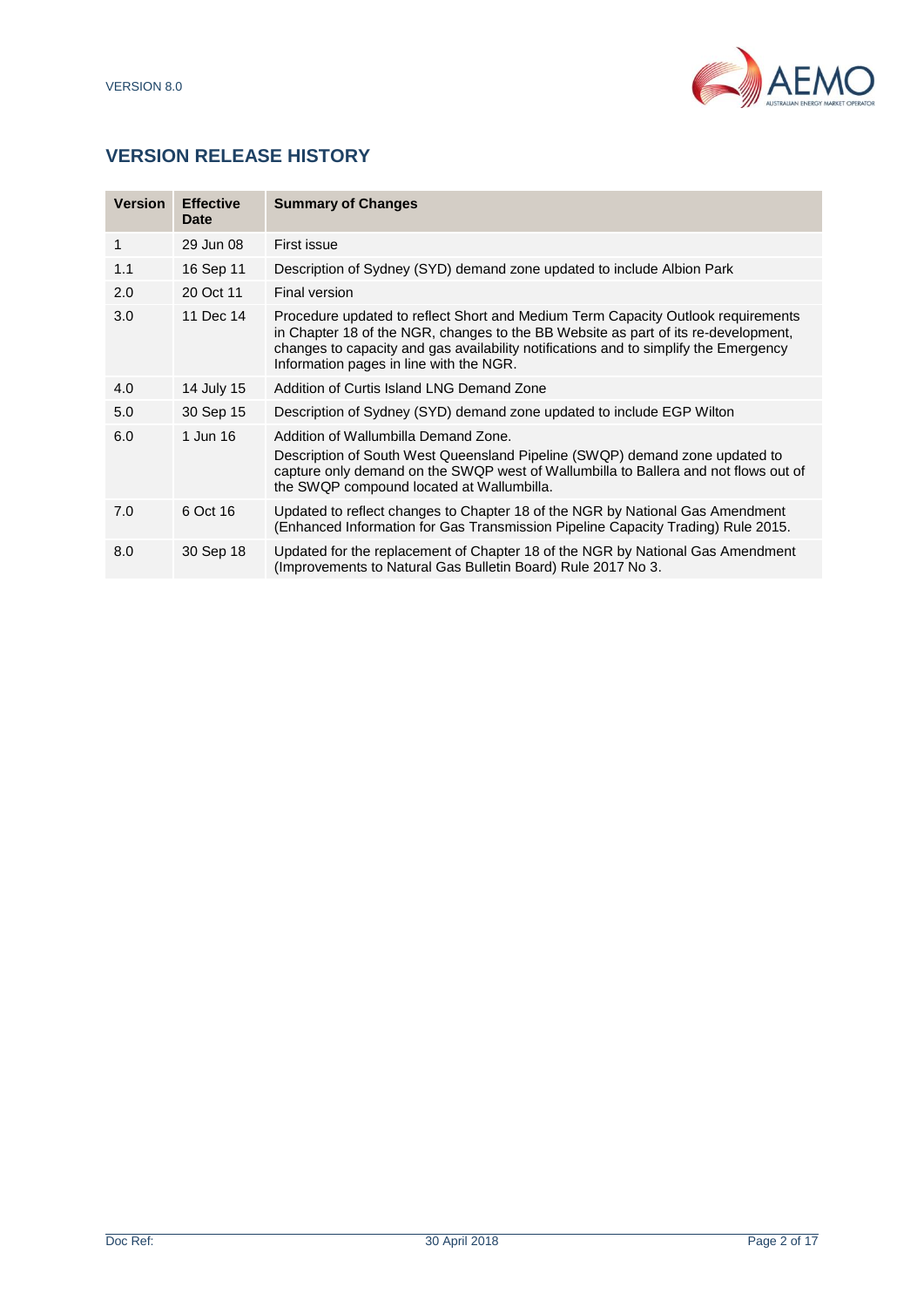

# **CONTENTS**

| 1.   | <b>INTRODUCTION</b>                                        | 4                |
|------|------------------------------------------------------------|------------------|
| 1.1. | Purpose and scope                                          | $\overline{4}$   |
| 1.2. | Legal framework                                            | 4                |
| 1.3. | Definitions and interpretation                             | 4                |
| 2.   | <b>TERMS OF USE (RULE 196)</b>                             | 5                |
| 3.   | <b>BB REGISTER</b>                                         | 5                |
| 4.   | <b>REGISTRATION</b>                                        | 5                |
| 4.1. | <b>Bulletin Board Registration</b>                         | 5                |
| 4.2. | Revocation of registration                                 | 6                |
| 5.   | <b>CONTACT DETAILS AND AUTHORISED USERS</b>                | 6                |
| 6.   | <b>INFORMATION PROVISION OBLIGATIONS</b>                   | $6\phantom{1}6$  |
| 6.1. | Format of information and uploading                        | $\boldsymbol{6}$ |
| 6.2. | Restriction on use of free text facility                   | $\overline{7}$   |
| 7.   | <b>INFORMATION TO BE PROVIDED BY BB REPORTING ENTITIES</b> | $\overline{7}$   |
| 7.1. | Nameplate rating information                               | $\overline{7}$   |
| 7.2. | <b>Gas Day start times</b>                                 | $\overline{7}$   |
| 7.3. | Pipeline and storage capacity bookings                     | $\overline{7}$   |
| 7.4. | Short term and medium term capacity outlooks               | 8                |
| 7.5. | Nominated and forecast use of storage and pipelines        | 10               |
| 7.6. | Actual production and flow data                            | 12               |
| 8.   | <b>OTHER INFORMATION</b>                                   | 12               |
| 8.1. | Spare capacity sales                                       | 12               |
| 8.2. | Gas sales or requirements                                  | 12               |
| 9.   | <b>OPERATION OF THE BULLETIN BOARD</b>                     | 12               |
| 9.1. | Publication of Information (rule 193)                      | 12               |
| 9.2. | Polling Times and Publication                              | 13               |
| 9.3. | <b>Archived Information Retrieval Services</b>             | 14               |
|      | Gas Market Bulletin Board: User Agreement                  | 15               |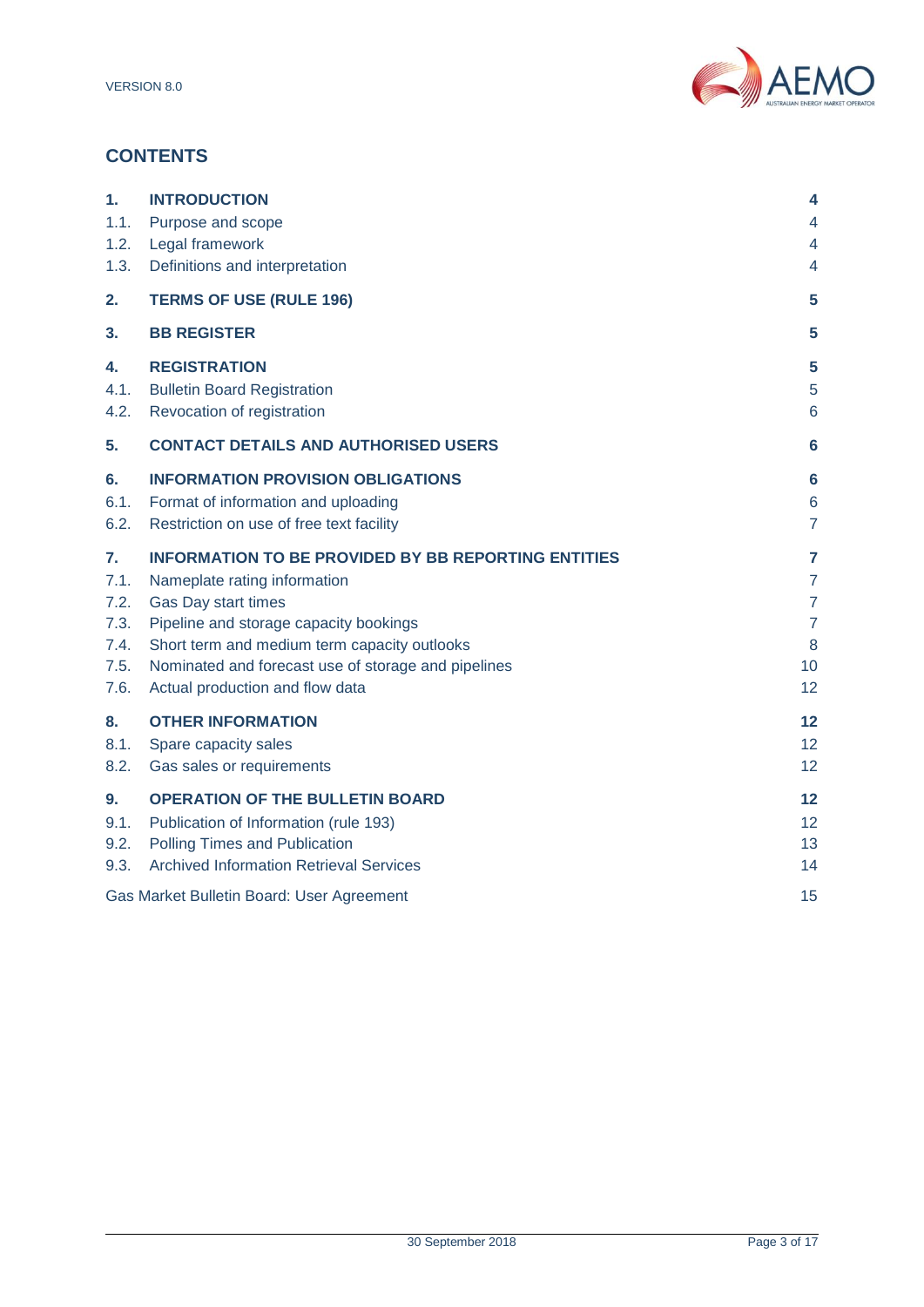

## <span id="page-3-0"></span>**1. INTRODUCTION**

## <span id="page-3-1"></span>**1.1. Purpose and scope**

These are the BB Procedures (**Procedures**) made under section 227 of the National Gas Law for the regulation of the *Natural Gas Services Bulletin Board*.

These Procedures have effect only for the purposes set out in the National Gas Law and the National Gas Rules (**Rules**). The National Gas Law and the Rules prevail over these Procedures to the extent of any inconsistency.

### <span id="page-3-2"></span>**1.2. Legal framework**

These Procedures are made under section 227 of the NGL and include matters contemplated by section 228 of the NGL, rule 135EA(3) of the Rules and Part 18 of the Rules. These Procedures may only be amended in accordance with Part 15B of the Rules.

These Procedures apply to AEMO and each person to whom they are expressed to apply under the National Gas Law or Rules.

## <span id="page-3-3"></span>**1.3. Definitions and interpretation**

#### **1.3.1. Glossary**

The words, phrases and abbreviations set out below have the meanings set out opposite them when used in these Procedures.

Terms defined in the National Gas Law or the Rules have the same meanings in these Procedures unless otherwise specified in this clause. Those terms are intended to be identified in these Procedures by italicising them, but failure to italicise a defined term does not affect its meaning.

| <b>Term</b>                                      | <b>Definition</b>                                                                                                                                                                                                                                                                                          |  |  |
|--------------------------------------------------|------------------------------------------------------------------------------------------------------------------------------------------------------------------------------------------------------------------------------------------------------------------------------------------------------------|--|--|
| 3-day LCA Outlook                                | The LCA flag information provided under rule 179 for gas days D to<br>$D+2$ .                                                                                                                                                                                                                              |  |  |
| Authorised User                                  | A person authorised by a BB participant to submit information to the<br>Bulletin Board for that BB participant.                                                                                                                                                                                            |  |  |
| Delivery and Receipt<br>Nominations              | The information specified in:<br>for a BB storage facility – subrules $182(1)(a)$ and (b);<br>(a)<br>(b)<br>for a BB pipeline (other than a BB pipeline forming part of a<br>declared transmission system) – subrules $183(1)(a)$ and (b);<br>for a BB production facility – subrule $185(1)(a)$ .<br>(c)  |  |  |
| Exchange Agreement                               | The exchange agreement established by AEMO for the Gas Supply<br>Hub.                                                                                                                                                                                                                                      |  |  |
| Forecast Deliveries and<br>Receipts              | The information specified in:<br>for a BB storage facility – subrules $182(1)(c)$ and (d);<br>(a)<br>for a BB pipeline (other than a BB pipeline forming part of a<br>(b)<br>declared transmission system) – subrules $183(1)(c)$ and (d);<br>for a BB production facility - subrules $185(1)(b)$ .<br>(c) |  |  |
| Gas Supply Hub                                   | The gas trading exchange established under the national gas law and<br>Part 22 of the Rules.                                                                                                                                                                                                               |  |  |
| Data Submission Procedures                       | The BB Data Submission Procedures published on the Bulletin<br>Board.                                                                                                                                                                                                                                      |  |  |
| 12 Month Uncontracted<br><b>Capacity Outlook</b> | For a BB pipeline, refers to the 12 month outlook of uncontracted<br>primary pipeline capacity under rule 175(1).<br>For a BB storage facility, refers to the 12 month outlook of<br>uncontracted storage capacity under rule 177(1).                                                                      |  |  |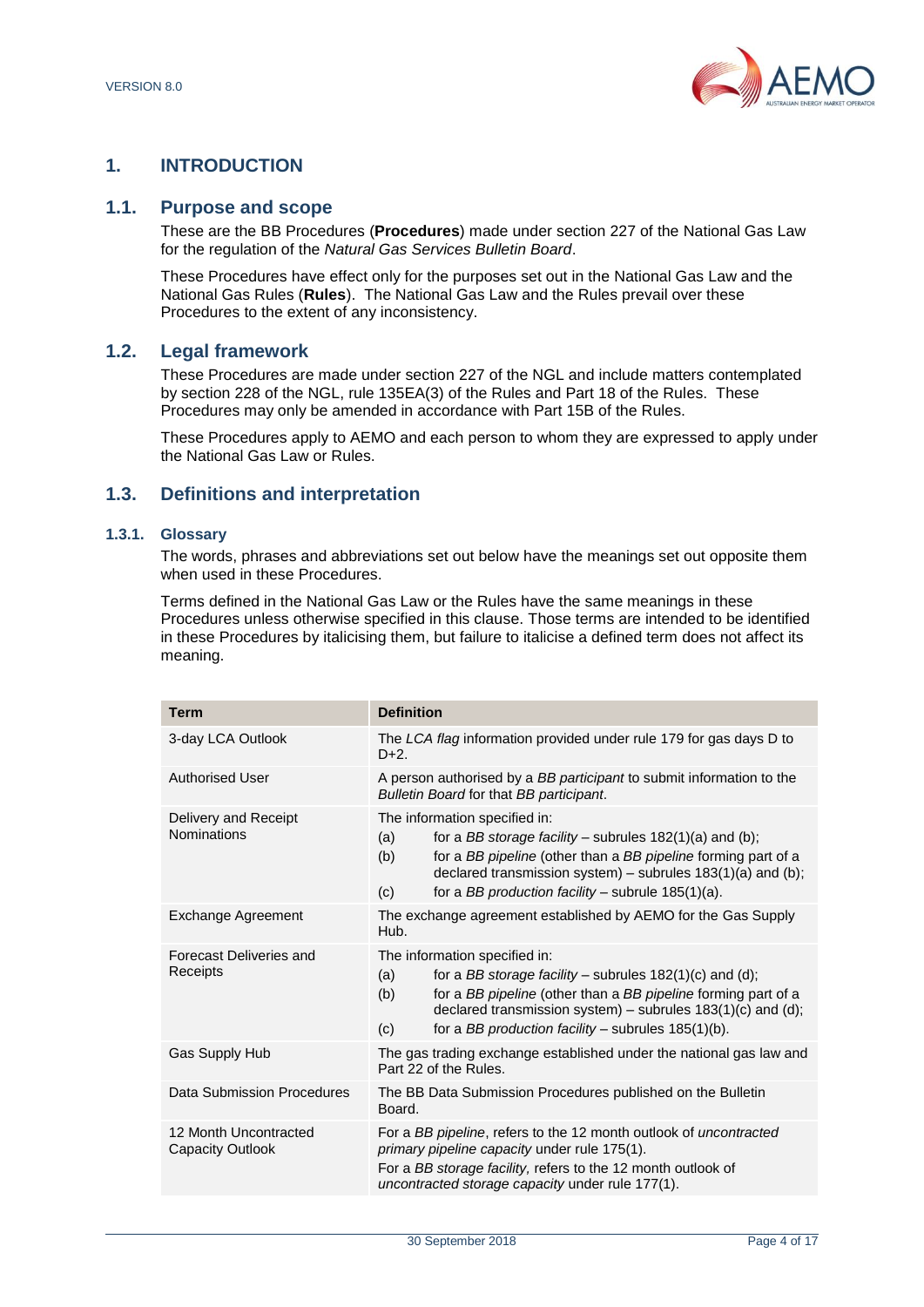

#### **1.3.2. Interpretation**

The following principles of interpretation apply to these Procedures unless otherwise expressly indicated:

- (a) These Procedures are subject to the principles of interpretation set out in Schedule 2 of the National Gas Law.
- (b) References to time are references to Australian Eastern Standard Time.
- (c) References to rules or subrules are to the relevant provision in the Rules.
- (d) A reference to a change in capacity or quantity includes an increase or decrease.
- (e) Where these Procedures contain a summary of a Rule in italics, the summary is for ease of reference only and does not form part of the Procedures.

## <span id="page-4-0"></span>**2. TERMS OF USE (RULE 196)**

The *BB* terms of use are set out in Schedule 1 to these Procedures.

## <span id="page-4-1"></span>**3. BB REGISTER**

*Rule 147 requires AEMO to publish a register including the matters specified in the Rules.*

The register established and maintained under rule 147 will be published in the form described in clause 9.1.1 of these Procedures and contain the information required to be included in the register under the Rules.

## <span id="page-4-2"></span>**4. REGISTRATION**

### <span id="page-4-3"></span>**4.1. Bulletin Board Registration**

*Rule 159 requires applications for registration to be in the form and contain the information specified by AEMO on the Bulletin Board.* 

*Rule 152(5) requires an application for registration made by a responsible facility operator for a facility operator group to contain the information about the facility operator group specified in BB Procedures.*

*Rule 158 allows applications for registration to be made early by an intending facility operator or intending BB reporting entity or in respect of a proposed BB facility.*

*Rule 169 requires a BB reporting entity to provide to AEMO the detailed facility information for each of its BB facilities.* 

*Rule 156 requires BB participants to notify AEMO where there is a change of operator.*

*Rule 164 allows AEMO to grant an exemption from the obligation to provide information in relation to a BB facility.*

- (a) AEMO will publish and maintain registration forms on the Bulletin Board.
- (b) For the purposes of rule 159, an application for registration must:
	- (i) be in the form and contain the information specified in the applicable registration form;
	- (ii) be signed by an authorised signatory of the applicant organisation.
- (c) For the purposes of rule 152(5), the information about the *facility operator group* required to be included in an application for registration by a *responsible facility operator* will be specified in the applicable registration form.
- (d) AEMO will notify the applicant for registration when the application has been approved. The registration takes effect from that time or, where an application is made by an intending operator or intending *BB reporting entity* or in respect of a proposed *BB facility*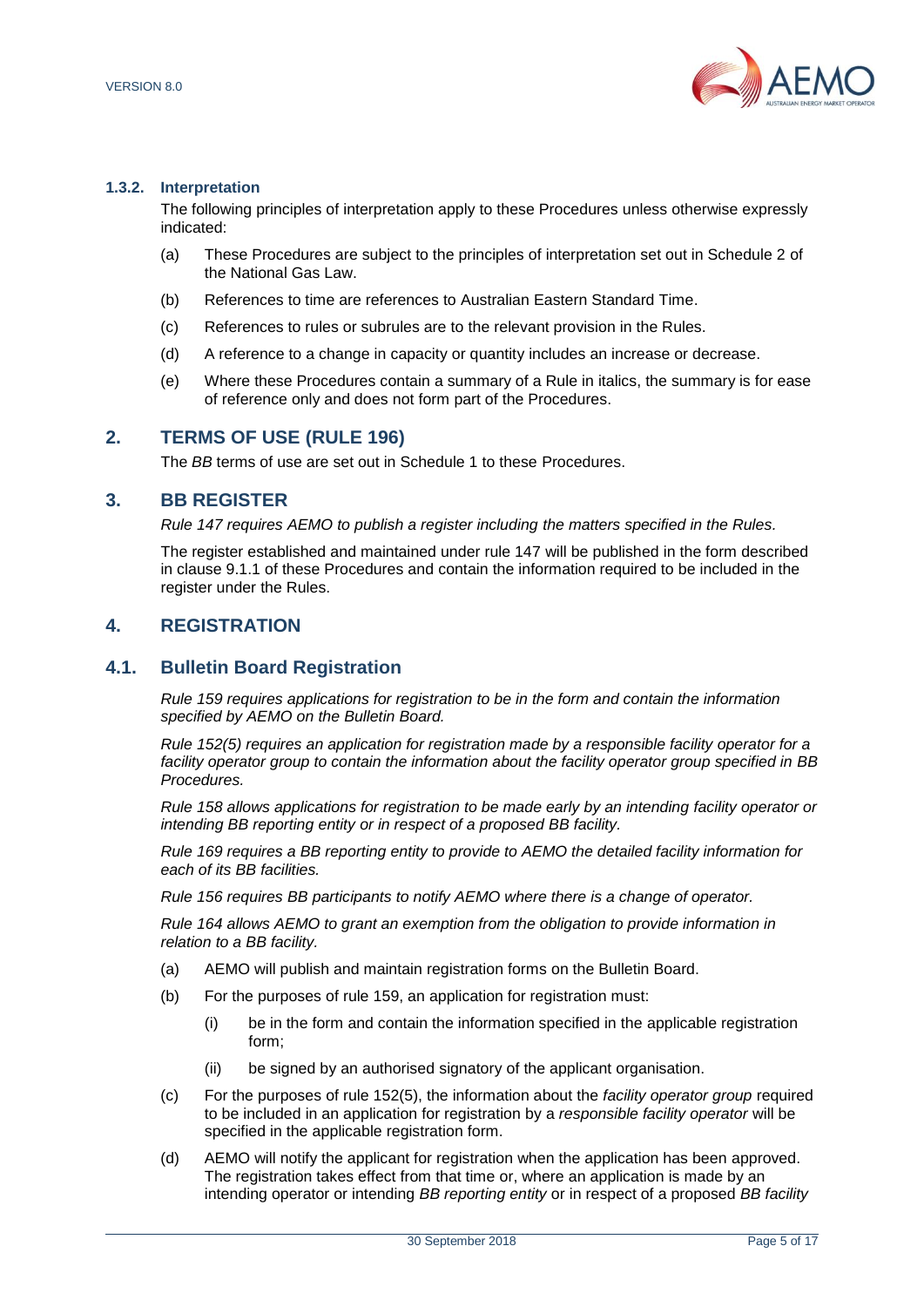

pursuant to rule 158, any later time requested by the applicant for registration and agreed by AEMO.

- (e) If there is a change of *facility operator* for a *BB facility*, the new *facility operator* registered as the *BB reporting entity* for the *BB facility* is responsible for the provision of information under Part 18 of the Rules including information relating to the period prior to the new *facility operator's* registration as the *BB reporting entity* for the relevant *BB facility*.
- (f) For the purpose of subrule 164(5), a *BB reporting entity* for a *BB facility* may apply for an exemption from the obligation to provide information in relation to a *BB facility* under subrule 164(1) or 164(2) as part of its application for registration as a *BB reporting entity* or separately after it is registered as a *BB reporting entity*.

Note: An exemption granted under subrule 164(1) or 164(2) does exempt a *facility operator* from the obligation to register as a *facility operator* and *BB reporting entity* or register the *BB facility* under rules 150 and 151.

- (g) If AEMO grants an exemption under subrule 164(1) or 164(2), the exemption takes effect from the time specified by AEMO.
- (h) For the purposes of subrule 164(5), an application for exemption must:
	- (i) be in the form and contain the information specified in the applicable exemption form;
	- (ii) be signed by an authorised signatory of the applicant organisation.
- (i) For the purposes of subrule 169(3), updates to *detailed facility information* must be provided in the same form as required for providing *detailed facility information* in the applicable registration form at the time of the update.

## <span id="page-5-0"></span>**4.2. Revocation of registration**

*Rule 161 requires a BB participant to apply to AEMO to revoke its registration when registration is no longer required.*

An application to revoke registration under rule 161 must be in the form and contain the information specified in the applicable registration form.

## <span id="page-5-1"></span>**5. CONTACT DETAILS AND AUTHORISED USERS**

*Rule 163 requires contact details to be provided to AEMO and allows AEMO to specify the form and content in the BB Procedures.*

- (a) Contact details given to AEMO under rule 163 must include the information specified in the applicable registration forms.
- (b) A *BB participant* requiring access to upload information to the Bulletin Board must register its Authorised Users. Authorised Users include the principal organisational contact of the *BB participant* and representatives from any agency that provides Bulletin Board services on behalf of the *BB participant*.
- (c) Authorised Users must be registered using the applicable registration form. Each form must be signed by an authorised signatory of the *BB participant*.

## <span id="page-5-2"></span>**6. INFORMATION PROVISION OBLIGATIONS**

## <span id="page-5-3"></span>**6.1. Format of information and uploading**

*Rule 166(2) requires information provided by a BB reporting entity to AEMO to be provided in the manner and form specified in the BB Procedures.*

For the purposes of rule 166(2), in addition to the requirements in these Procedures, each *BB reporting entity* must provide information and data to AEMO in the manner and form as specified in the Data Submission Procedures.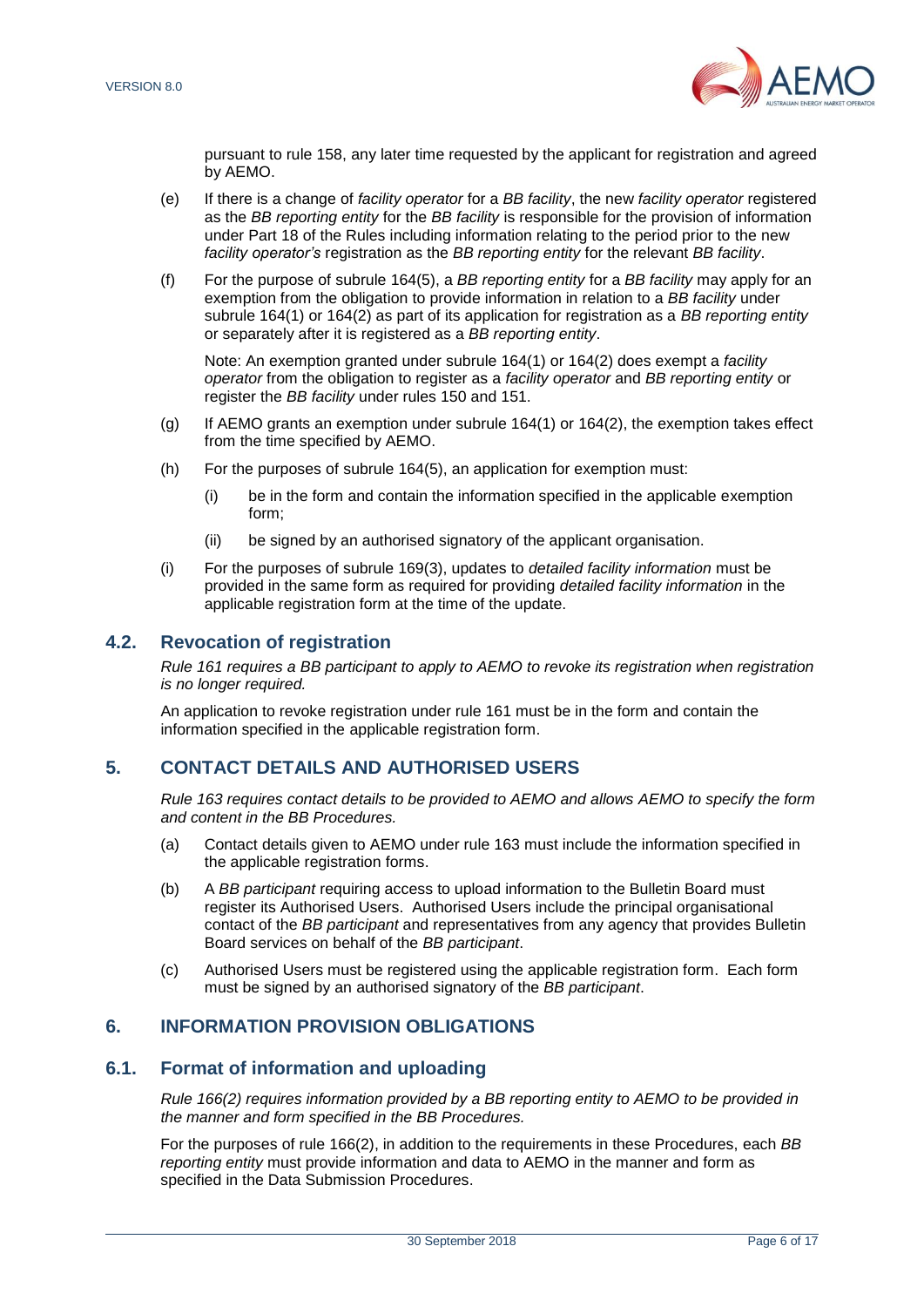

# <span id="page-6-0"></span>**6.2. Restriction on use of free text facility**

*Rule 166(4) requires a BB participant that provides comments in the free text facility on the Bulletin Board to comply with any restrictions specified in the BB Procedures.*

For the purposes of rule 166(4), the use of the free text facility is restricted to a description of the reasons for, or comments directly related to, the quantity or the change in quantity provided in respect of a *BB facility* (such as daily production data, *nameplate rating*, LCA flag, etc) and the times and/or dates or durations for which those quantities or changes in quantities are expected to apply.

# <span id="page-6-1"></span>**7. INFORMATION TO BE PROVIDED BY BB REPORTING ENTITIES**

## <span id="page-6-2"></span>**7.1.** *Nameplate rating* **information**

*Rule 168(3) requires each BB reporting entity to provide nameplate rating information to AEMO annually, by the date specified in the BB Procedures.*

*Rule 168(4) requires a BB reporting entity for a BB facility to update nameplate rating the information if there is a material change.* 

- (a) Each *BB reporting entity* must provide *nameplate rating* information under rule 168 on registration and by 31 March of each year.
- (b) *Nameplate rating* information must take account of long term changes to the availability and performance of plant.

## <span id="page-6-3"></span>**7.2. Gas Day start times**

*Rule 170 requires each BB reporting entity to provide gas day start times to AEMO.*

Gas day start times notified under rule 170 must be provided on registration. Any change must be notified to AEMO a reasonable time before the change takes effect.

## <span id="page-6-4"></span>**7.3. Pipeline and storage capacity bookings**

### **7.3.1. BB Shippers with primary capacity**

*Rule 172 requires the provision of a list of BB shippers who have contracted primary pipeline capacity on the BB pipeline.*

The list of *BB shippers* who have contracted *primary pipeline capacity* must be provided on registration.

Any change to the *BB shippers*, including a new *BB shipper* that purchases *primary pipeline capacity* or a *BB shipper* that ceases to have a right to *primary pipeline capacity*, must be included in the list provided under rule 172 no later than 7 pm on the day before the day the *BB shipper* is first able to use or ceases to be able to use (as applicable) the *primary pipeline capacity*.

### **7.3.2. [Placeholder for rule 173]**

### **7.3.3. Secondary trade data for** *BB pipeline***s**

*Rule 174 requires each BB reporting entity* to provide to AEMO the *secondary trade data for each of its BB pipelines that is listed on a secondary capacity trading platform.*

- (a) The *secondary trade data* provided under rule 174 must be provided by 7 pm each Monday for the immediately preceding week.
- (b) The *secondary trade data* for a week must cover the 7 gas days starting from the gas day which commences on the preceding Monday and must be collated as follows:
	- (i) a summary of bids and offers for *secondary pipeline capacity*; and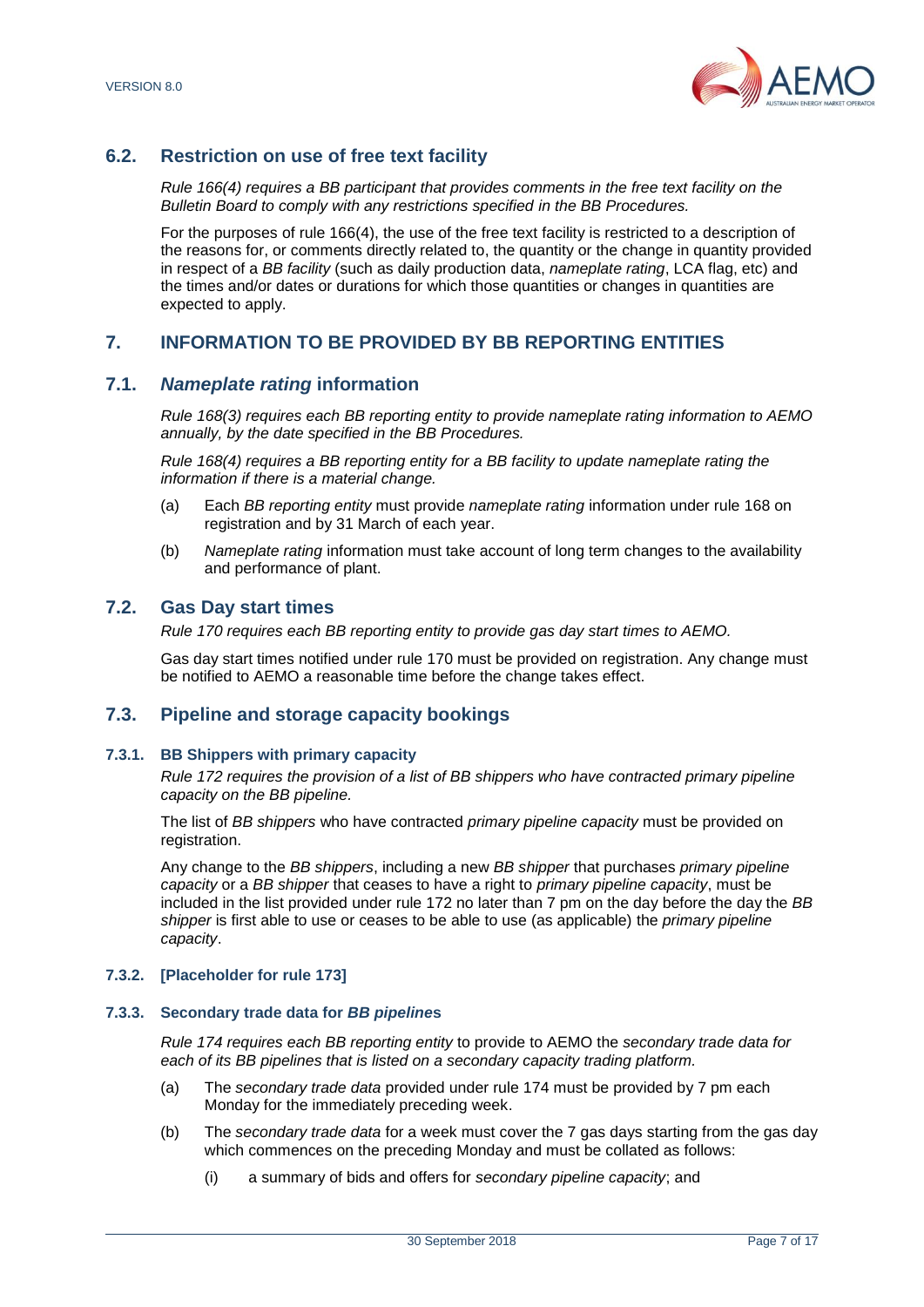

(ii) a summary of trades in *secondary pipeline capacity*.

#### **7.3.4. 12 month outlook of uncontracted primary pipeline or storage capacity**

*Rule 175(1) requires BB reporting entities to provide to AEMO an outlook of uncontracted primary pipeline capacity on BB pipelines for each of the next 12 months.*

*Rule 177(1) requires BB reporting entities to provide an outlook of uncontracted storage capacity in BB storage facilities for each of the next 12 months.*

- (a) The 12 Month Uncontracted Capacity Outlook data must be provided by 7 pm on the last gas day of each month, subject to paragraph (d).
- (b) The information for each month in a 12 Month Uncontracted Capacity Outlook must be the average daily *uncontracted primary pipeline capacity* or *uncontracted storage capacity* (as applicable) for the month in TJ/day.
- (c) The 12 Month Uncontracted Capacity Outlook data for a *BB pipeline* must include the *uncontracted primary pipeline capacity* for each direction of the *BB pipeline* (if applicable).
- (d) A *BB reporting entity* is not required to provide 12 Month Uncontracted Capacity Outlook data in respect of a *BB facility* at the end of a month if the *BB reporting entity* considers the 12 Month Uncontracted Capacity Outlook data for that *BB facility* is unchanged from the data last provided by that *BB reporting entity* to AEMO for that *BB facility*.
- (e) If the *BB reporting entity* does not provide the 12 Month Uncontracted Capacity Outlook data for a *BB facility* by 7 pm on the last gas day of the month:
	- (i) the 12 Month Uncontracted Capacity Outlook data for that *BB facility* will be deemed to be unchanged for each of the months specified in the most recent data provided; and
	- (ii) for subsequent months, the 12 Month Uncontracted Capacity Outlook data will be deemed to be the same as the data for the last month in the most recent 12 Month Uncontracted Capacity Outlook data provided to AEMO.

## <span id="page-7-0"></span>**7.4. Short term and medium term capacity outlooks**

#### **7.4.1. Short term capacity outlooks for BB facilities**

*Rule 178(1) requires each BB reporting entity to provide to AEMO a short term capacity outlook for each of its BB facilities.* 

- (a) The *short term capacity outlook* provided under rule 178(1) for a *BB facility* must be specified in TJ/day and provided by 7 pm each day, subject to paragraph (f).
- (b) The *BB reporting entity* must provide a description of the *daily capacity* quantities in the *short term capacity outlook*, including a description of material factors that impact the capacity number and any other relevant information, by using the 'free text' field provided for in the transaction submission .
- (c) For complex *BB pipeline* facilities that involve more than two directions in which natural gas can be transported, separate *daily capacities* for each direction in which natural gas can be transported on the *BB pipeline* must be provided*.*
- (d) Each *short term capacity outlook* must reflect short term changes to the availability and performance of plant that is materially impacting or will materially impact *daily capacity* during the 7-day outlook period.
- (e) Each *BB reporting entity* must ensure that the *short term capacity outlook* for the next 7 day period published on the Bulletin Board reasonably reflects the *BB reporting entity's* knowledge of the plant capability and availability over that time. *Production facility operators* must also reflect any short term trends in gas field performance if this is constraining or will constrain overall *daily capacity* within the relevant period.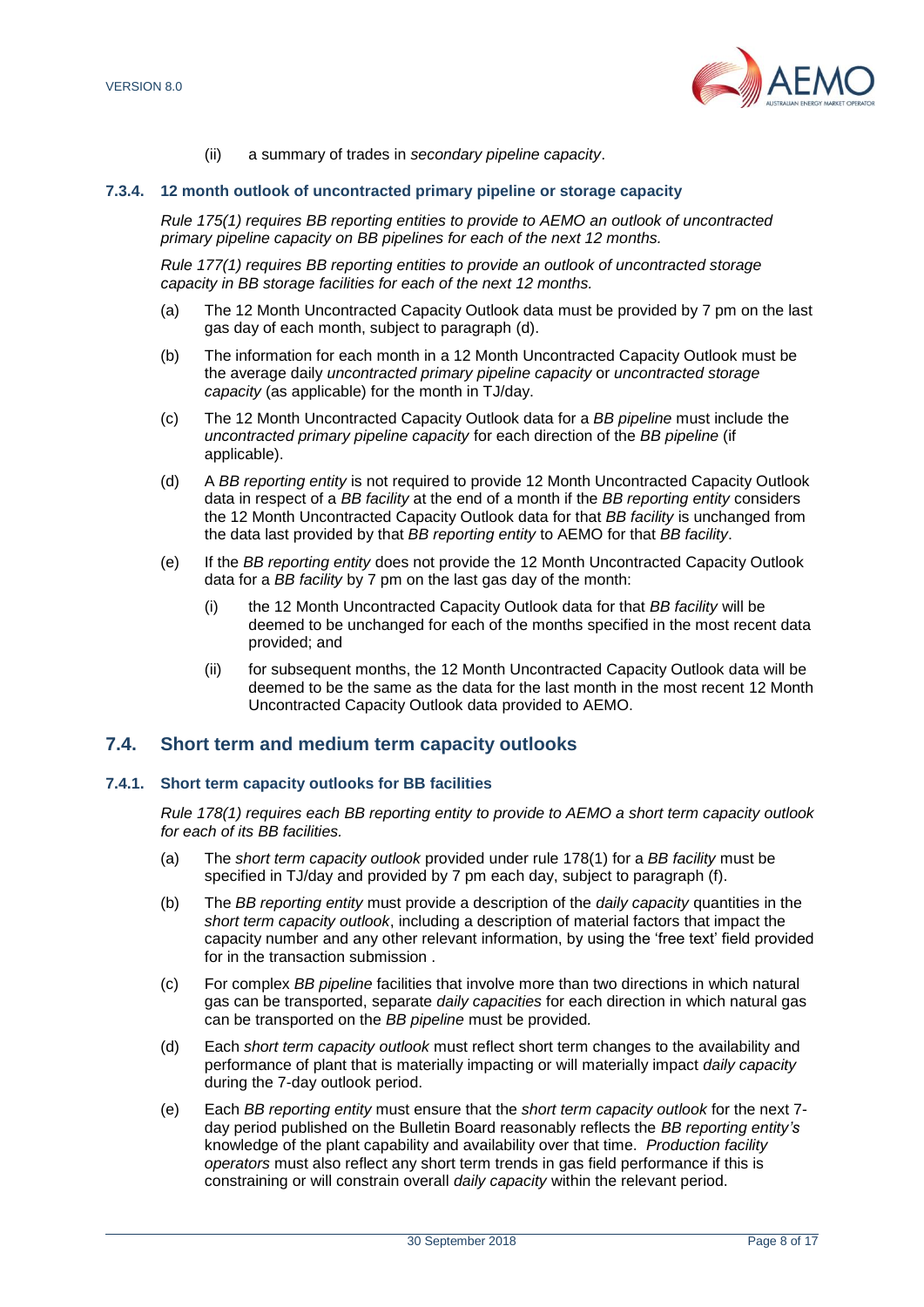

- (f) The *daily capacity* for a gas day in a current *short term capacity outlook* may be updated before or after that gas day has commenced by uploading an updated file in the standard format. The *BB reporting entity* may provide the reason for the change in capacity by using the 'free text' field provided for in the transaction submission.
- (g) A *BB reporting entity* is not required to provide a *short term capacity outlook* for a *BB facility* on a day if the *BB reporting entity* considers the *short term capacity outlook* for that *BB facility* is unchanged from the data included in the last *short term capacity outlook* provided by that *BB reporting entity* to AEMO for that *BB facility*.
- (h) If the *BB reporting entity* does not provide the *short term capacity outlook* for its *BB facility* on any day:
	- (i) the *short term capacity outlook* data for that *BB Facility* will be deemed to be unchanged for each of the gas days specified in the most recent *short term capacity outlook data* provided; and
	- (ii) for subsequent gas days the *short term capacity outlook* data will be deemed to be the same as the data for the last gas day included in the most recent *short term capacity outlook* provided to AEMO.

#### **7.4.2. Linepack Capacity Adequacy (LCA)**

*Rule 179(1) requires each BB reporting entity to provide to AEMO the LCA flag for each of its BB pipelines.* 

(a) A *BB reporting entity* must provide to AEMO the *LCA flag* data under rule 179 by 7 pm each day, subject to paragraph (d).

| <b>LCA</b><br><b>Flag</b> | <b>BB</b> pipelines<br>(other than the those within the<br>declared transmission system)                          | <b>Declared transmission system</b>                                                                                                                                            |
|---------------------------|-------------------------------------------------------------------------------------------------------------------|--------------------------------------------------------------------------------------------------------------------------------------------------------------------------------|
| Green                     | Pipeline is able to accommodate<br>increased gas flows.                                                           | Pipeline is able to accommodate<br>increased gas flows.                                                                                                                        |
| Amber                     | Pipeline is flowing at full capacity, but no<br>involuntary curtailment of 'firm' load is<br>likely or happening. | A Net Flow Transportation Constraint has<br>been applied to the BB Pipeline that is<br>impacting a schedule, but no involuntary<br>curtailment of load is likely or happening. |
| Red                       | Involuntary curtailment of 'firm' load is<br>likely or happening.                                                 | Involuntary curtailment of load is likely or<br>happening.                                                                                                                     |

(b) The *LCA flag* for a *BB pipeline* must be categorised as green, amber or red as follows:

- (c) The *BB reporting entity* must provide the reason for the change in an *LCA flag* and must do so by using the 'free text' field provided for in the transaction submission.
- (d) A *BB reporting entity* is not required to provide a 3-day LCA Outlook in respect of its *BB pipeline* if the *BB reporting entity* considers the 3-day LCA Outlook is unchanged from the data included in the last 3-day LCA Outlook provided to AEMO for that *BB pipeline*.
- (e) If on a day the *BB reporting entity* does not provide a 3-day LCA Outlook in respect of its *BB pipeline* to AEMO by 7 pm on a day: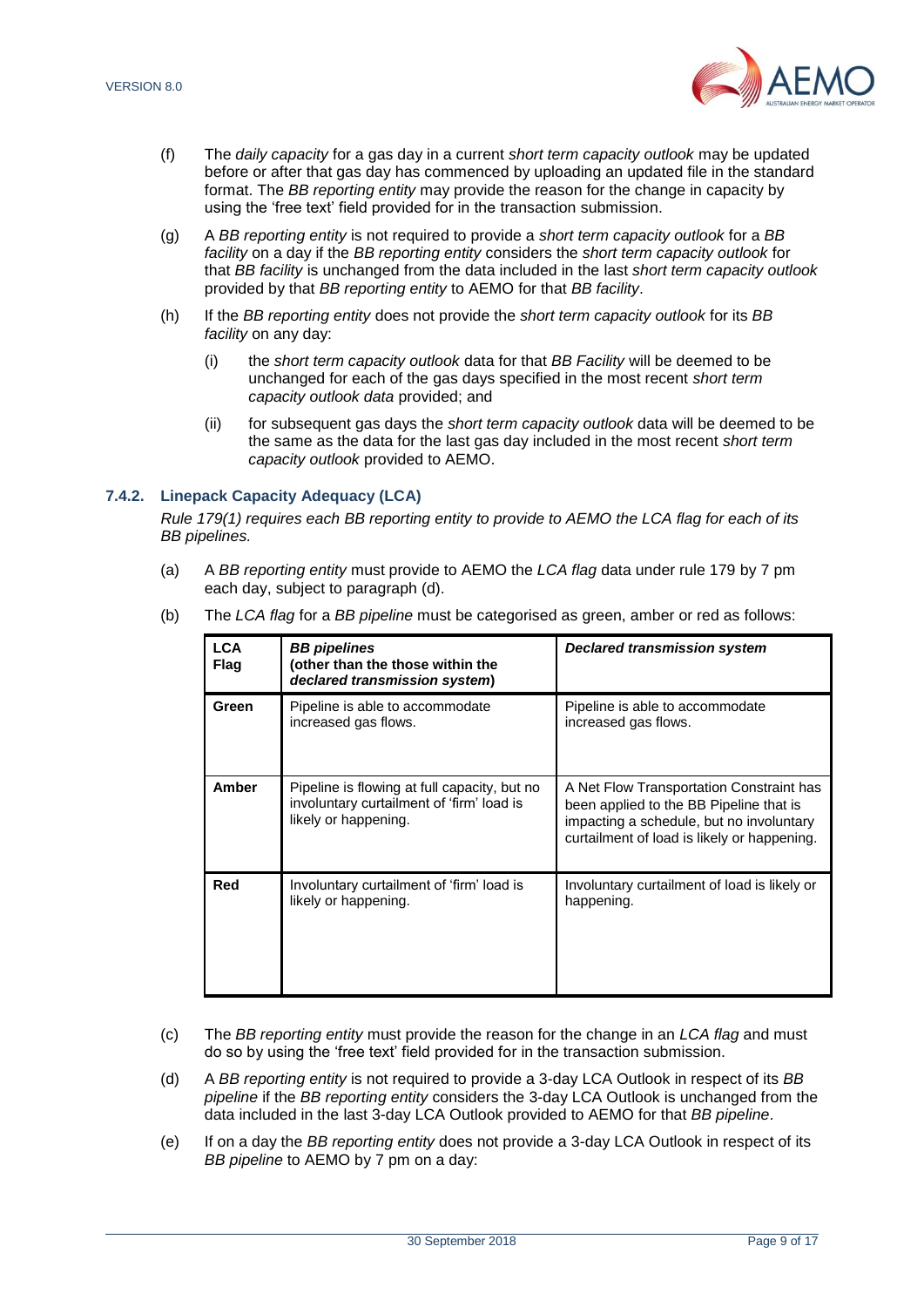

- (i) the last 3-day LCA Outlook provided for that *BB pipeline* will be deemed to be unchanged; and
- (ii) the *LCA flag* for the subsequent gas day will be deemed to be the same as the *LCA flag* for D+2.

#### **7.4.3. [Placeholder for rule 180]**

#### **7.4.4. Medium term capacity outlooks for BB facilities**

*Rule 181 requires a BB reporting entity to provide to AEMO a medium term capacity outlook for each of its BB facilities.*

(a) The *daily capacity* of a *BB facility* in a *medium term capacity outlook* provided under rule 181 must be specified in TJ/day.

### <span id="page-9-0"></span>**7.5. Nominated and forecast use of storage and pipelines**

#### **7.5.1. Nominated and forecast use of storage facilities**

*Rule 182 requires information about nominations and forecasts relating to BB storage facilities.*

- (a) Delivery and Receipt Nominations and Forecast Deliveries and Receipts for a *BB storage facility* provided under rule 182 must be in TJ/day.
- (b) Delivery and Receipt Nominations for a *BB storage facility* for a gas day must be provided by no later than one hour after the start of the gas day for the relevant *BB storage facility*.
- (c) Forecast Deliveries and Receipts for a *BB storage facility* must be provided no later than 9 pm on each day or as soon as practicable after the *BB storage provider* has been provided with the required information by *BB shippers*, whichever is the later.
- (d) AEMO will publish on the Bulletin Board the Delivery and Receipt Nominations and Forecast Deliveries and Receipts for up to the next 7 gas days. A *BB storage provider* may provide that information to the Bulletin Board for a longer period if available.
- (e) The *BB storage provider* must ensure that information it provides to AEMO under rule 182 reflects the information provided to the *BB storage provider* by *BB shippers*.
- (f) The *BB storage provider* may provide the reason for material changes if this is known by using the 'free text' field provided for in the transaction submission.

#### **7.5.2. Nominated and forecast delivery information for** *BB pipeline***s**

*Rule 183(1) requires information about nominated and forecast deliveries on BB pipelines to be provided to AEMO.*

- (a) Delivery and Receipt Nominations and Forecast Deliveries and Receipts provided for a *BB pipeline* under rule 183 must be provided in TJ/day and must be consistent with delivery nominations and forecast deliveries provided under relevant contracts or market arrangements.
- (b) Delivery and Receipt Nominations for a *BB pipeline* for a gas day must be provided to AEMO by no later than 9 pm on the evening before the start of the gas day for the *BB pipeline*.
- (c) Forecast Deliveries and Receipts for a *BB pipeline* must be provided to AEMO by no later than 9 pm on each day or as soon as practicable after the *BB reporting entity* has been provided with the required information, whichever is the later.
- (d) AEMO will publish on the Bulletin Board the Delivery and Receipt Nominations and the Forecast Deliveries and Receipts for up to the next 7 gas days. A *BB reporting entity* may provide that information to the Bulletin Board for a longer period if available.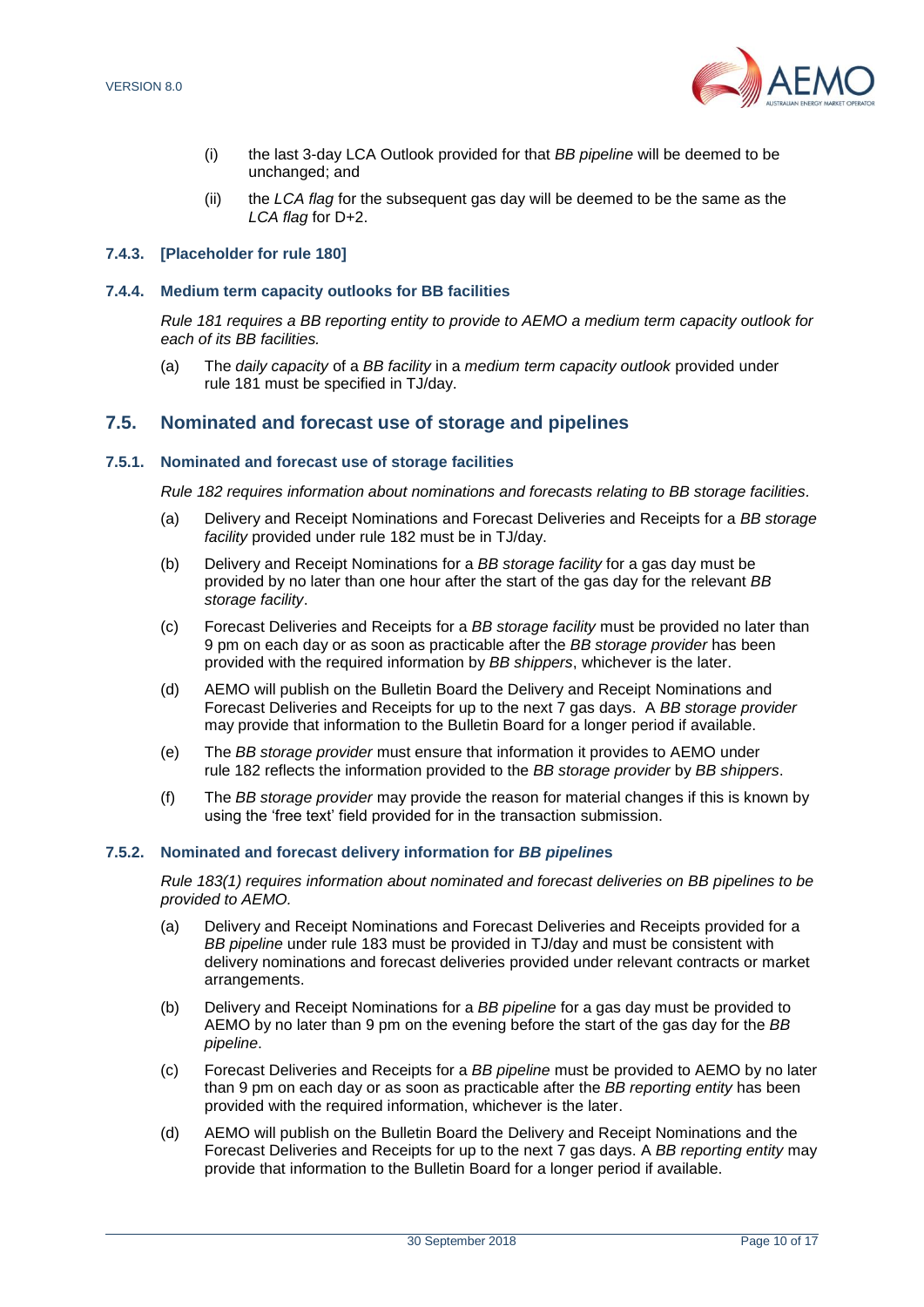

- (e) The *BB reporting entity* must ensure that information it provides to AEMO under rule 183 reflects the information provided by *BB shippers*.
- (f) If:
	- (i) there is a *material change* to the Delivery and Receipt Nominations or Forecast Deliveries and Receipts for a specific *delivery point* or a *receipt point* (as applicable); or
	- (ii) the changes to Delivery and Receipt Nominations or Forecast Deliveries and Receipts for all *delivery points* or *receipt points* for a BB pipeline for a gas day aggregate to a number that meets the *material change* threshold,

the *BB reporting entity* must provide the updated information on that gas day.

Note: For the purpose of aggregation in this provision, any change to volumes will always be deemed to be a positive number irrespective whether the gas flow is a delivery or receipt, or whether the volume has increased or decreased. A change to a *receipt point* or *delivery point* will always increase the aggregate and therefore increase the likelihood that the threshold for *material change* will be met.

(g) The *BB reporting entity* may provide the reason for any *material change* if this is known by using the 'free text' field provided for in the transaction submission.

#### **7.5.3. Nominated and forecast delivery information for** *BB pipeline***s forming part of a declared transmission system**

*Rule 183(2) requires a BB reporting entity for a BB pipeline forming part of a declared transmission system to provide information about aggregated scheduled and forecast injections and withdrawals.*

- (a) A *BB reporting entity* for a *BB pipeline* forming part of the declared transmission system must each day provide to AEMO the information required by rule 183(2) consistent with the 6 am operational schedule for the gas day starting on that day, and the operational schedules for the two subsequent gas days as soon as practicable after each schedule is finalised.
- (b) Where a reschedule on the current gas day changes aggregated injections or flows on a *BB pipeline* is a *material change* compared to the previously scheduled flow on that *BB pipeline*, the *BB reporting entity* for the *BB pipeline* must provide updated information to AEMO based on the reschedule as soon as practicable after the schedule is finalised. Any such updates will be processed and published by AEMO in the relevant standard report(s) following the next Bulletin Board polling time as published on the Bulletin Board.
- (c) The *BB reporting entity* may provide the reason for a *material change* in scheduled flows by using the 'free text' field provided for in the transaction submission.
- (d) Notwithstanding the above, the *BB reporting entity* may choose for system reasons or otherwise to provide updated scheduled flow information to AEMO after any or every reschedule that occurs on a gas day.

### **7.5.4. [Rule 184 placeholder]**

#### **7.5.5. Nominated and Forecast use of production facilities**

*Rule 185 requires information about nominations and forecasts for BB production facilities.*

- (a) Information provided under rule 185 must be in TJ/day.
- (b) Delivery and Receipt Nominations for a gas day for a *BB production facility* must be provided to AEMO no later than one hour after the start of the gas day for the *BB production facility*.
- (c) Forecast Deliveries and Receipts for gas day D+1 to gas day D+6 must be provided no later than one hour after the beginning of each gas day or as soon as practicable after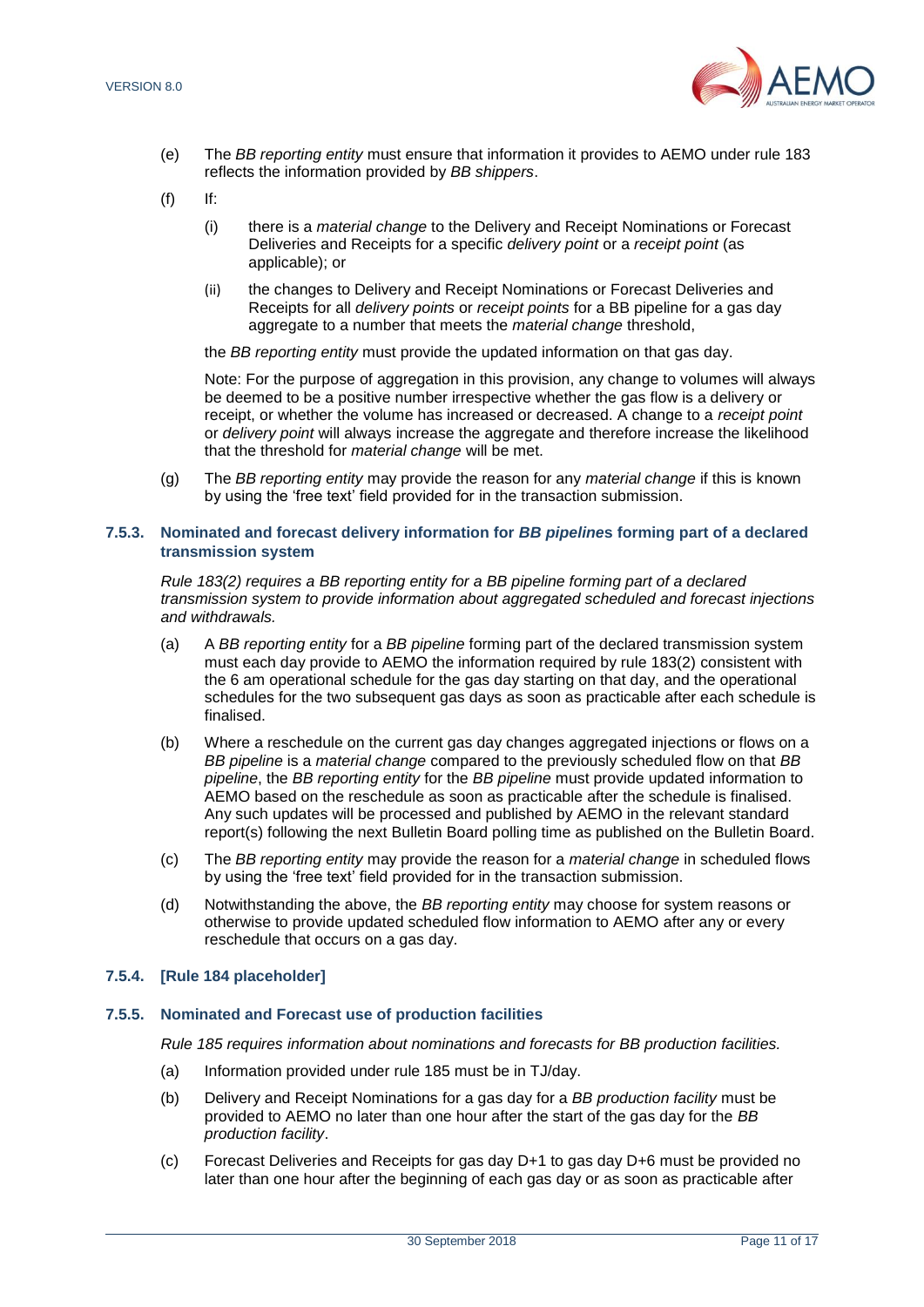

the *BB reporting entity* has been provided with the forecasts for nominations for injections, whichever is the later.

- (d) AEMO will publish on the Bulletin Board the Delivery and Receipt Nominations and the Forecast Deliveries and Receipts for up to the next 7 gas days, however, a *BB reporting entity* may provide this information for a longer period if available.
- (e) The *BB reporting entity* must ensure that the information it provides to AEMO under rule 185 reflects the information provided by *BB shippers*.
- (f) The *BB reporting entity* may provide the reason for material changes if this is known by using the 'free text' field provided for in the transaction submission.

## <span id="page-11-0"></span>**7.6. Actual production and flow data**

#### **7.6.1. Daily flow data for** *BB pipeline***s**

*Rule 187 requires each BB reporting entity to provide to AEMO the daily flow data for each of its BB pipelines.* 

The *daily flow data* provided under rule 187 for a gas day must be provided in TJ/day by 1:00 pm on the following gas day.

#### **7.6.2. Daily production and storage data**

*Rule 188 requires each BB reporting entity to provide to AEMO the daily production and storage data for each relevant facility.* 

The information provided under rule 188 for a gas day must be provided in TJ/day by 1:00 pm on the following gas day.

## <span id="page-11-1"></span>**8. OTHER INFORMATION**

## <span id="page-11-2"></span>**8.1. Spare capacity sales**

*Rule 191 allows BB participants to notify other BB users that it has, or wishes to purchase, spare capacity in a BB facility.*

- (g) A notification under rule 191 must be made by submitting a capacity listing request via the Gas Supply Hub listing service in accordance with the Exchange Agreement.
- (h) AEMO will publish these notifications in the 'Transmission Capacity Listing' page, which will display the current data listed on the Gas Supply Hub.

## <span id="page-11-3"></span>**8.2. Gas sales or requirements**

*Rule 192 allows BB participants to notify other BB users that it has, or wishes to purchase, natural gas.*

- (a) For the purposes of rule 192, notifications must be made by submitting a notice via the Gas Supply Hub listing service in accordance with the Exchange Agreement.
- (b) AEMO will publish these notifications in the 'Transmission Capacity Listing' page, which will display the current data listed on the Gas Supply Hub.

## <span id="page-11-4"></span>**9. OPERATION OF THE BULLETIN BOARD**

## <span id="page-11-5"></span>**9.1. Publication of Information (rule 193)**

#### **9.1.1. Access to Bulletin Board Reports**

(a) The information to be published by AEMO on the Bulletin Board will be published on the Bulletin Board in a form that enables *BB users* to identify the following information: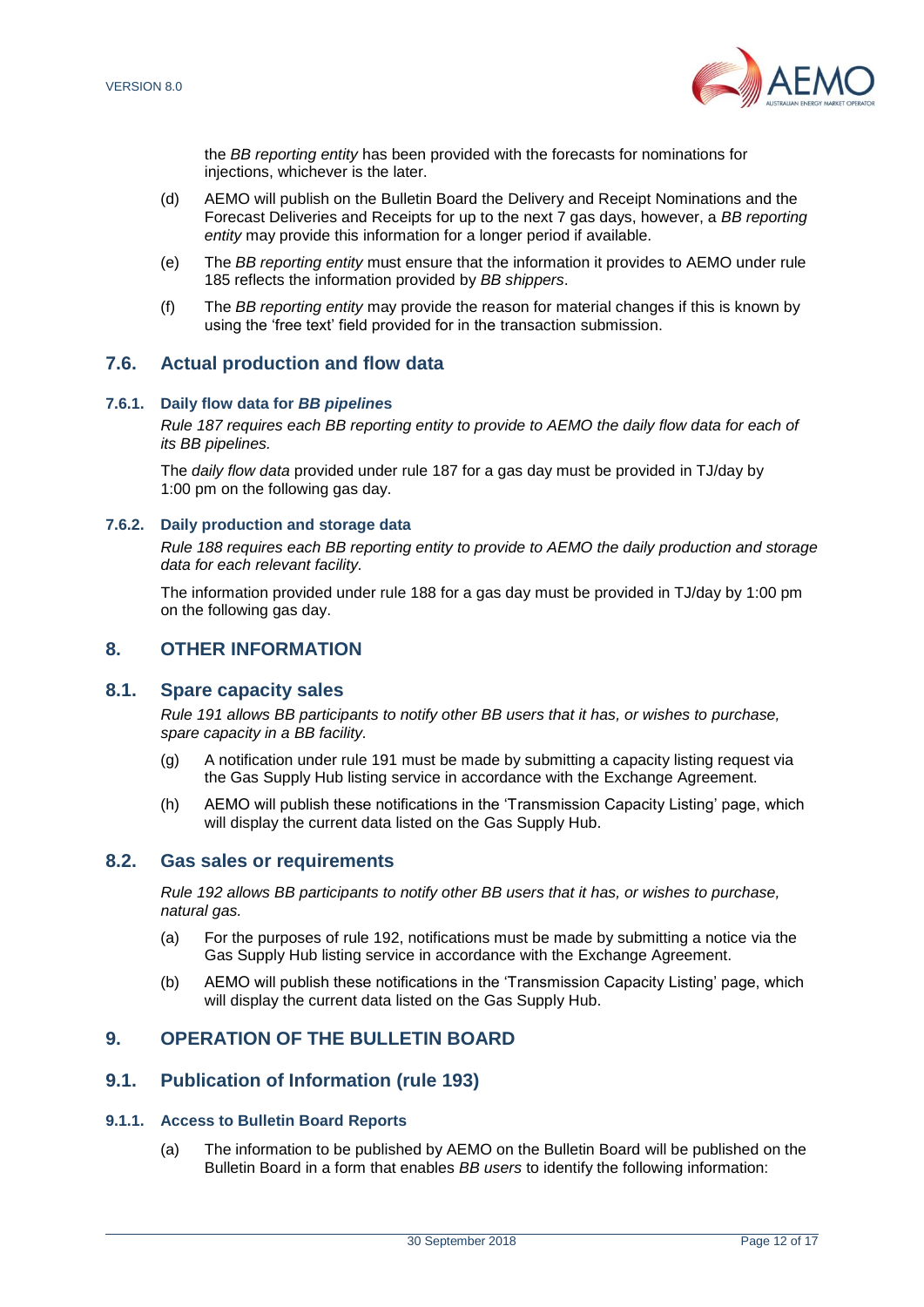

- (i) The register of BB facilities and their standing data including:
	- (A) facility operator and contact details
	- (B) detailed facility information
	- (C) name plate rating
	- (D) storage capacity;
	- (E) maximum injection and withdrawal capacity
	- (F) pipeline directional capacities
	- (G) production facility capacity
	- (H) gas day start times
	- (I) registered state
- (ii) current LCA Flag;
- (iii) short term capacity outlook
- (iv) medium term capacity outlook
- (v) uncontracted capacity for storage
- (vi) uncontracted primary pipeline capacity (for each direction, if applicable)
- (vii) uncontracted storage capacity
- (viii) the list of BB shippers for a BB pipeline (for each direction, if applicable
- (ix) Delivery and Receipt Nominations (rule 183) for the gas day D
- (x) Forecast Delivery and Receipt Nominations (rule 183) for D+1 to D+6, subject to the aggregation methodology, indicating direction and quantity of gas
- (xi) actual flow data, daily production and storage information for each BB facility, published on D+1
- (xii) spare capacity
- (xiii) spare gas
- (xiv) notice board for changes in BB operators, BB facilities, and change of ownership and NT application date
- (xv) where a default value has been used
- (xvi) secondary trade data
- (xvii) where data has been updated due to a more current nomination or forecast, or a result of data correction this will be republished on the BB.

## <span id="page-12-0"></span>**9.2. Polling Times and Publication**

On receipt of new data files from *BB participant*s, processing and updating (if applicable) of the relevant Bulletin Board reports will occur as soon as practical and in any event within 24 hours, subject to actual data not being published before D+1.

AEMO must conduct checks on the file(s) against criteria based on the requirements of the Data Submission Procedures and notify the relevant Bulletin Board contact within one business day if the file does not meet the criteria.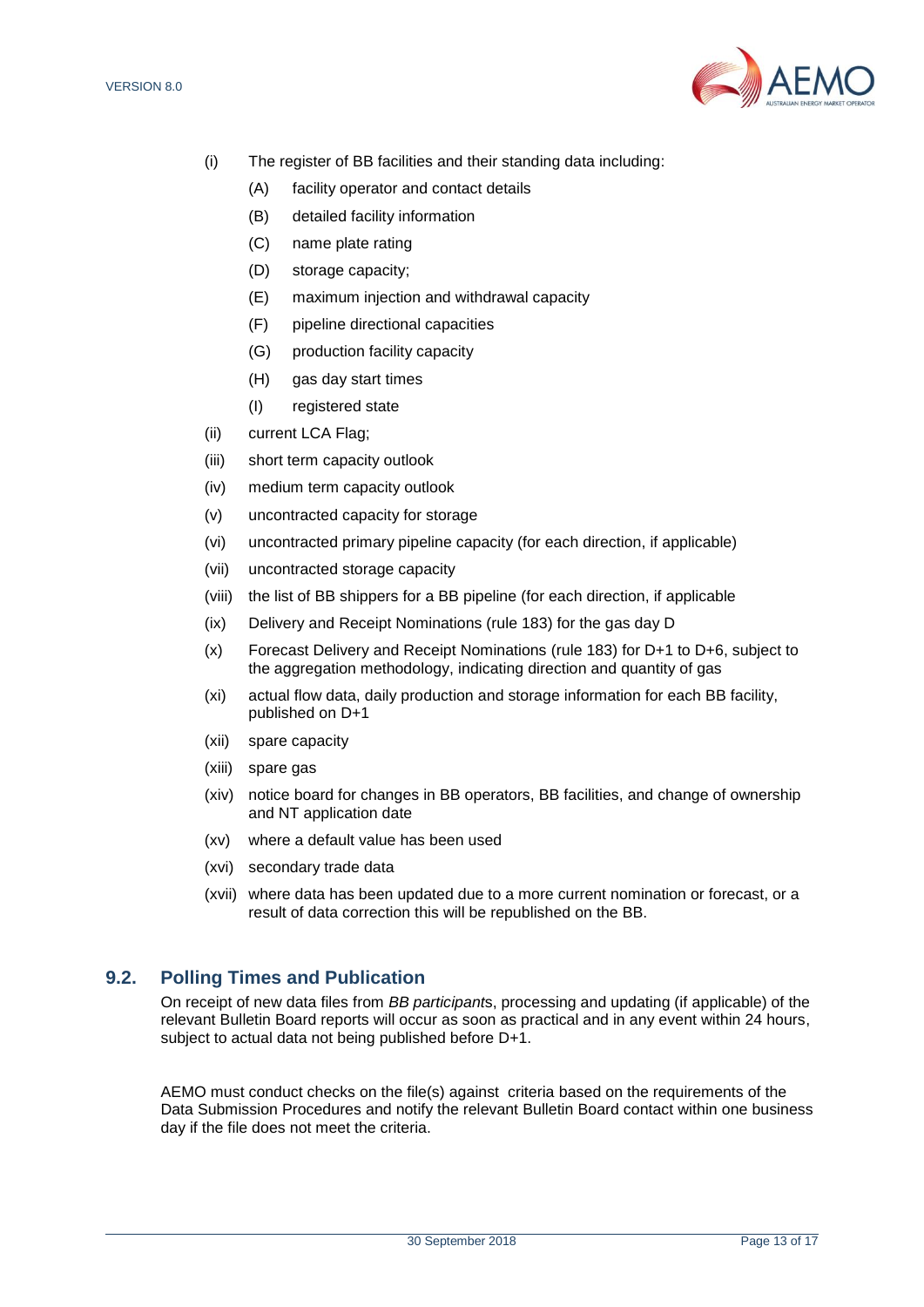

# <span id="page-13-0"></span>**9.3. Archived Information Retrieval Services**

A BB user may request AEMO to provide it with any information that was previously but is not, at the time of the request, published on the Bulletin Board.

On request for retrieval of Bulletin Board information, in writing or as otherwise agreed by AEMO, as required by rule 197 AEMO will provide information retrieval services including:

- (a) the definition of information requirements and customer follow-up;
- (b) archive data/information retrieval, data collation and preparation; and
- (c) postal, courier or other delivery services.

The delivery time will be subject to available resources and the nature of the information sought. AEMO must provide and charge a fee for such information retrieval services at rates published on the Bulletin Board. If requested prior to an order being placed, AEMO will provide an estimate of costs and the date by which a request can be completed.

AEMO will not provide data analysis or modelling as part of these services.

AEMO will review the fees for information retrieval fees from time to time and publish the relevant fees to apply for these services in on the Bulletin Board no less than 20 business days before the fees take effect.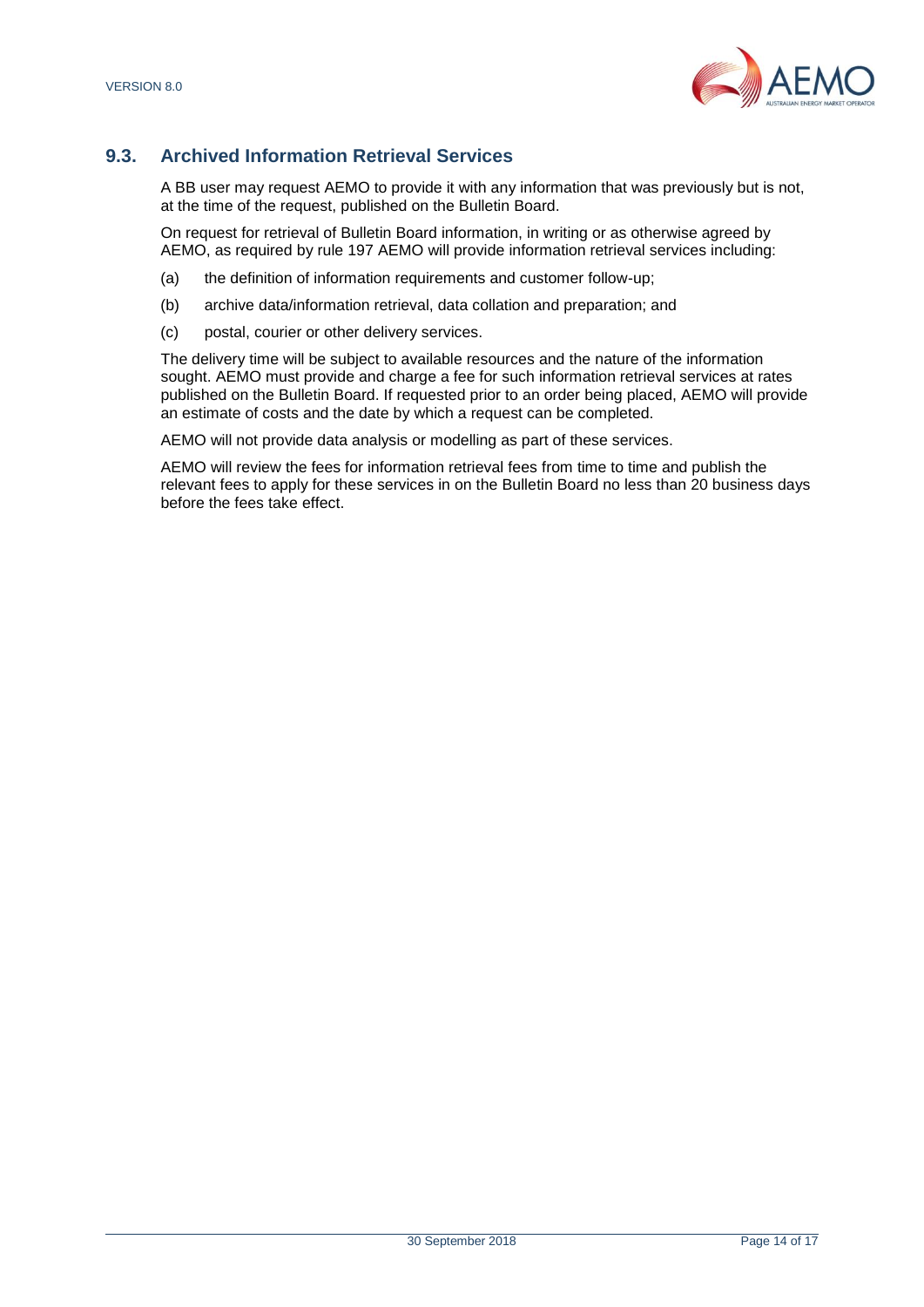

## **SCHEDULE 1. BULLETIN BOARD TERMS OF USE**

The Bulletin Board terms of use for access and use of the Bulletin Board and any information published on the Bulletin Board are set out in the following agreement.

All BB users must read and agree to the agreement below (the 'Agreement') prior to accessing information on the Bulletin Board. It contains, amongst other things, limitations on the use of the material appearing on the Bulletin Board and an indemnity against the consequences of any use made of that material.

Sections 1 to 3 below comprise the "click-wrap" agreement that BB users must agree to when accessing information on the public sections of the Bulletin Board.

Section 4 has additional terms of use that Authorised Users must agree to in addition to those in Sections 1 to 3 before accessing the Bulletin Board by logging into their user account.

## <span id="page-14-0"></span>**Gas Market Bulletin Board: User Agreement**

## **1. This Agreement**

- (a) This Agreement sets out the terms and conditions that govern your use of the Natural Gas Services Bulletin Board established and maintained by AEMO, the website on which it is published and all information and materials contained on that website (the **Bulletin Board**). It is legally binding on you and subject to the laws of the Commonwealth of Australia and the State of Victoria.
- (b) In addition, if you are an Authorised User acting on behalf of a BB Participant, you are agreeing to these terms (including the BB Participant terms of use in section 4 below) on behalf of the BB Participant. The agreement is legally binding on the BB Participant and subject to the laws of the Commonwealth of Australia and the State of Victoria. You represent that you are authorised to enter into an agreement on these terms on behalf of the BB Participant.
- (c) You must agree to all of the terms and conditions contained in this Agreement to use the Bulletin Board. If you do not agree to any of the terms and conditions contained in this Agreement then you must not use the Bulletin Board.
- (d) The Bulletin Board comprises information and messages (referred to as "Content") supplied by a number of participants in the Australian gas market (including AEMO, production facility operators, storage facility operators, pipeline operators and shippers) (collectively referred to as "Content Providers").
- (e) You agree and acknowledge that AEMO, the operator of the Bulletin Board, is not responsible for the Content which appears on the Bulletin Board. AEMO does not screen, review or control Content submitted to the Bulletin Board prior to or upon posting.

### **2. No Liability**

- (a) AEMO and the Content Providers and their respective officers and employees:
	- (i) do not make any representations or warranties, express or implied, as to the accuracy or completeness of any Content or the continued availability of the Content on the Bulletin Board;
	- (ii) to the extent permitted by law, disclaim all implied representations and warranties as to the accuracy or completeness of any Content or the continued availability of the Content on the Bulletin Board; and
	- (iii) except as otherwise provided in the National Gas Law, are not liable in any way for any loss or damage arising directly or indirectly out of or in connection with your use of, or inability to use, the Bulletin Board.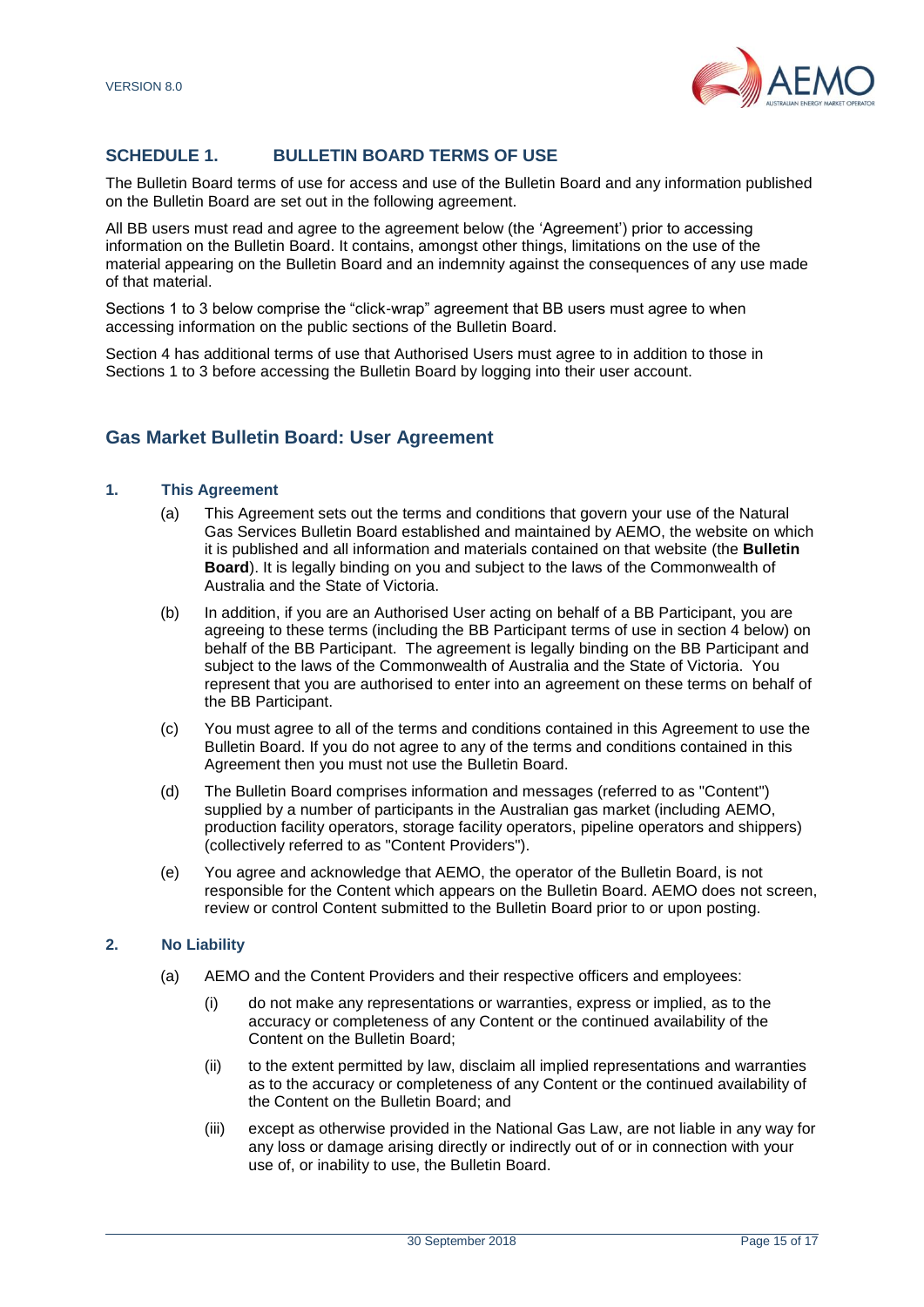

- (b) AEMO enters into clause 2(a) and clause 3(b) of this Agreement as agent for the Content Providers and for the officers and employees of AEMO and the Content Providers.
- (c) Without limiting clause 2(a) and clause 3(b) of this Agreement, under the National Gas Law:
	- (i) except in cases of bad faith or negligence, AEMO, the Content Providers and their respective officers and employees are exempt from liability to pay damages or compensation to any person in respect of the Content posted on the Bulletin Board; and
	- (ii) to the extent that AEMO, the Content Providers and their respective officers and employees are liable for negligence, then that liability may be capped by regulations made under the National Gas Law.

#### **3. Use of the Bulletin Board**

- (a) The Content appearing on the Bulletin Board is intended to be used for guidance only. It is not of market settlements quality. You agree that you will not rely on any Content appearing on the Bulletin Board.
- (b) Unless you have received separate permission from AEMO to do so, you will not be able to submit your own Content for display on the Bulletin Board.
- (c) AEMO does not endorse the Content appearing on the Bulletin Board and the Content does not reflect the opinions or policies of AEMO.
- (d) AEMO reserves the right to suspend your use of the Bulletin Board, and to edit, restrict or remove Content, for any reason at any time. By editing, restricting or removing Content, AEMO does not make any representation , or accept any responsibility or liability, in relation to that Content.
- (e) You must not use the Content for any illegal purpose.

#### **4. Additional Terms of Use for BB Participants**

In addition to the above, if you are an Authorised User acting on behalf of a registered BB Participant, you must read and agree to the following BB Participant terms of use on behalf of the BB Participant.

You also agree that your personal information will be used for the purposes of administering the Bulletin Board and in accordance with the AEMO Privacy Policy available on AEMO's website at [insert link].

- (a) During the process of registration as an Authorised User, each Authorised User will be asked to designate, or AEMO may designate, a user name and password. The BB Participant must ensure that its Authorised Users maintain the confidentiality of the password and account information received from AEMO and are responsible for all activities that occur using that password and other account information ("**ID**").
- (b) A BB Participant must ensure that its Authorised Users provide complete and accurate identification, contact, and other information required as part of the registration process.
- (c) A BB Participant must notify AEMO immediately if it becomes aware of any unauthorised disclosure or use of its Authorised User's ID. Unless the BB Participant has notified AEMO that something has happened to cause a risk of unauthorised use of the ID, then any activities that occur under its Authorised User's ID will be treated as if they were carried out by or on behalf of the BB Participant.
- (d) A BB Participant must at all times ensure that no improper, fraudulent or unlawful use is made of the Bulletin Board directly or indirectly including any activity which is prohibited under any law of the Commonwealth or States of Australia or elsewhere.
- (e) A BB Participant must not, and must ensure that its Authorised Users do not: